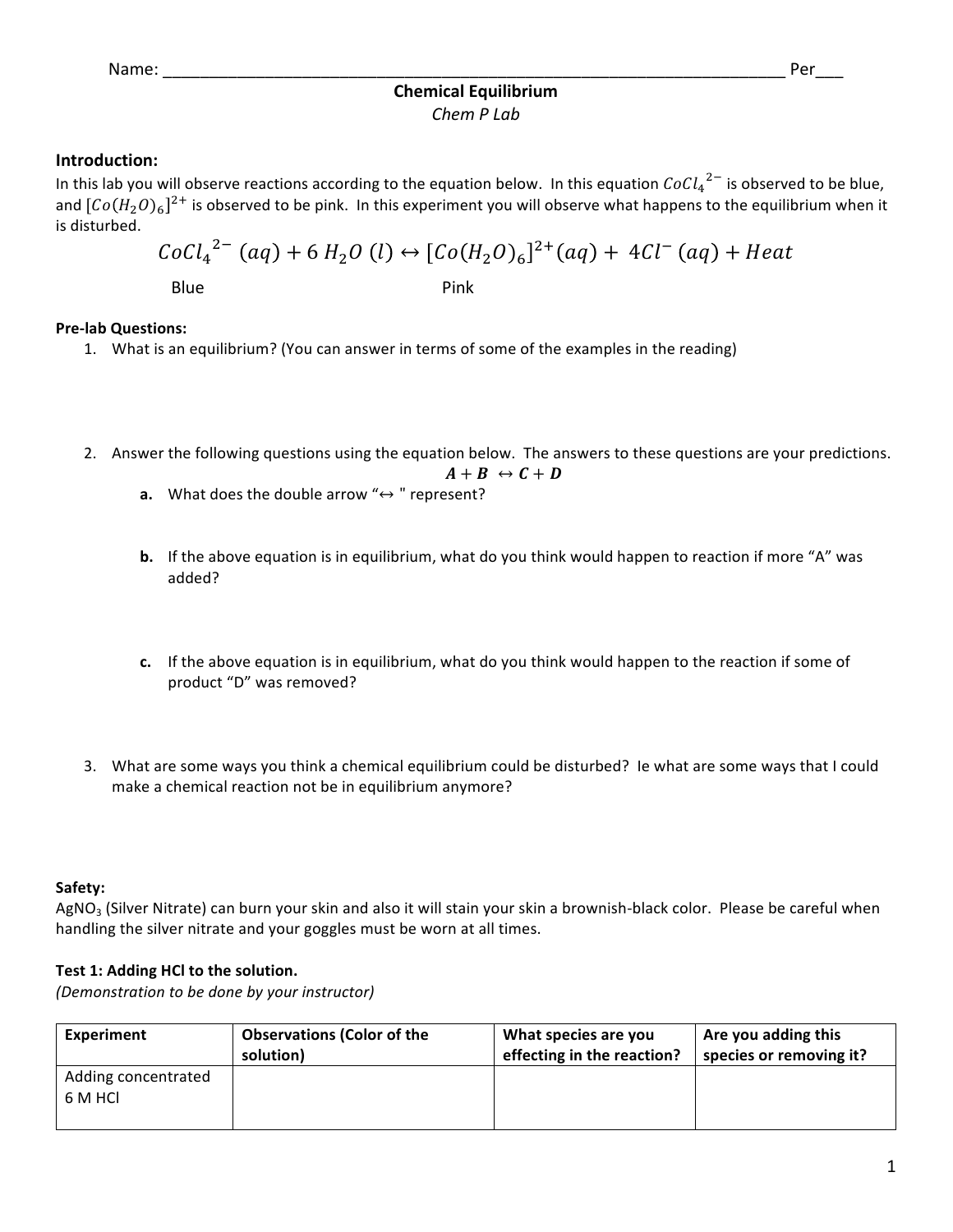- 1. What does the color change mean?
- 2. Why do you think the color change took place? Explain in terms of excess species. Use the reaction below to help you formulate your response.

$$
CoCl_4^{2-}(aq) + 6 H_2O (l) \leftrightarrow [Co(H_2O)_6]^{2+}(aq) + 4Cl^-(aq) + Heat
$$
  
Blue

# **Test 2: Heating the Reaction**

Predict: What do you think will happen when the reaction is heated? \_\_\_\_\_\_\_\_\_\_\_\_\_\_\_\_\_\_\_\_\_\_\_\_\_\_\_\_\_\_\_\_

- 1. Pour approximately 25 mL of Cobalt (II) Chloride into a small beaker.
- 2. Put the beaker onto the hotplate and heat for approximately 5-10 minutes.
- 3. Record your observations in the table below.
- 4. Remove the beaker from the hotplate and pour approximately half into another small beaker.

## **Test 3: Cooling the Reaction**

Predict: What do you think will happen when the reaction is heated? \_\_\_\_\_\_\_\_\_\_\_\_\_\_\_\_\_\_\_\_\_\_\_\_\_\_\_\_\_\_\_\_\_\_\_

- 1. Take one of the beakers (with approximately 12.5 mL of solution) from Test 2 and put this beaker in ice.
- 2. Record your observations in the table below.

### Test 4: Adding AgNO<sub>3</sub>

Predict: What do you think will happen when AgNO<sub>3</sub> is added to the solution? \_\_\_\_\_\_\_\_\_\_\_\_\_\_\_\_\_\_\_\_\_\_\_\_\_\_\_\_\_\_\_\_\_\_\_

- 1. Take the second beaker from Test 2 and add approximately 15 mL of AgNO<sub>3</sub> to the beaker.
- 2. Record your observations in the table below.

#### **Results:**

| <b>Experiment</b>    | <b>Observations (Color of the</b> | What species are you       | Are you adding this<br>species or removing it? |
|----------------------|-----------------------------------|----------------------------|------------------------------------------------|
|                      | solution)                         | effecting in the reaction? |                                                |
| Heating the Reaction |                                   |                            |                                                |
|                      |                                   |                            |                                                |
| Cooling the Reaction |                                   |                            |                                                |
|                      |                                   |                            |                                                |
| Adding $AgNO3$       |                                   |                            |                                                |
|                      |                                   |                            |                                                |

#### **Additional Questions:**

1. What is a chemical equilibrium?